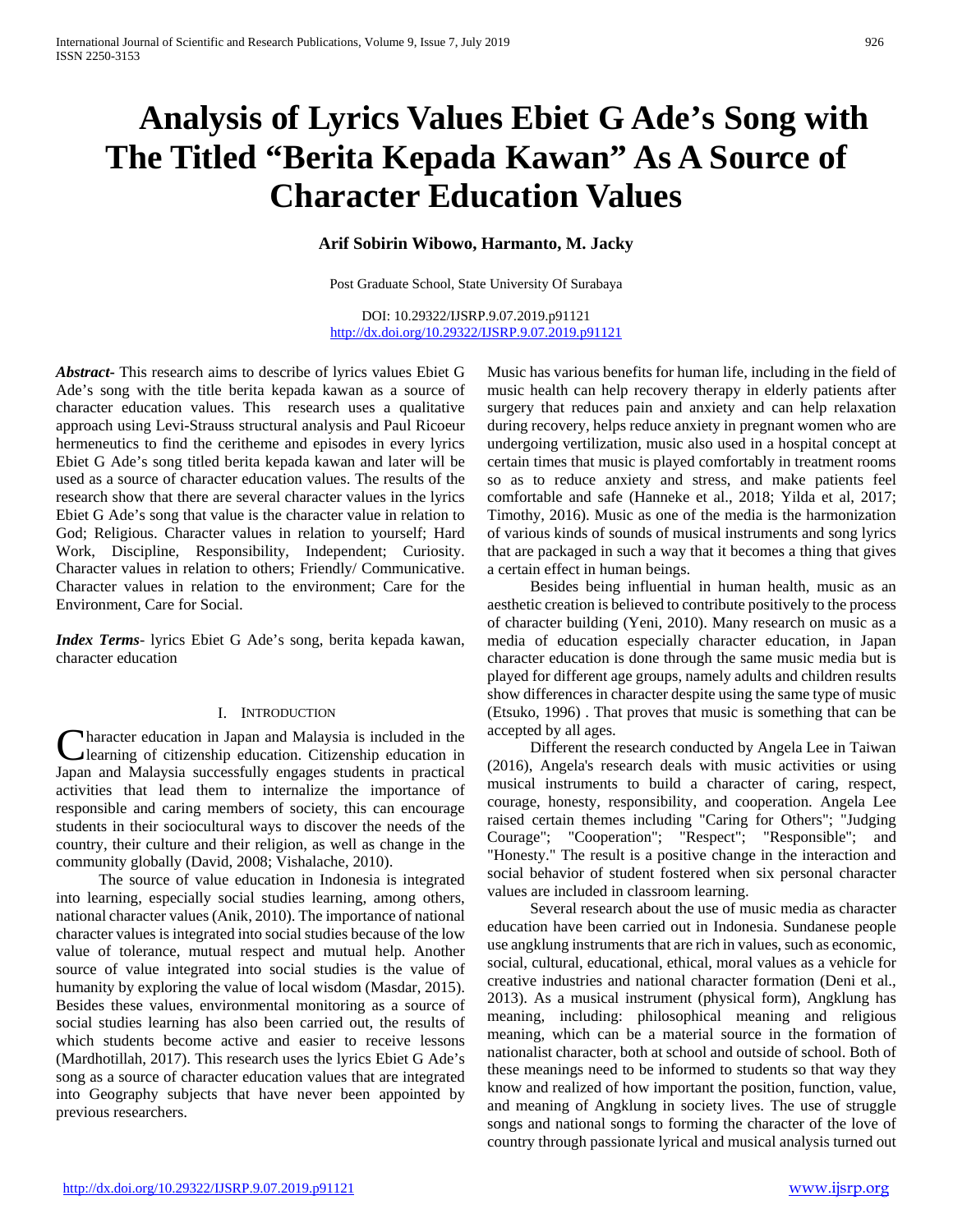to arouse nationalist enthusiasm and love for the country (Wisnu et al., 2014; Dwi., 2016).

 In addition to using character formation musical instruments can also be done with an analysis of music that has the music genre Rock. This research was conducted by Prety Ayu (2015), in carrying out character education through one of the famous band groups in Indonesia that has a stream of rock music namely the SLANK Band Group. The way of cultivation nationalism characters contained in Slank songs can be used as alearning media *power point slide or meme picture*. The Slank song that was analyzed for character education is that Indonesia must win and be happy, both of songs have meaning lyrics to love the nation and state, and the Indonesian homeland, placing the interests of the nation and state above the interests of individuals and groups.

 In addition to the flow of music rock, character education is also carried out through the media of tembang campursari and children's songs. Tembang Campursari is expected to be able to growing love and instill character for fans because it contains moral values and beauty which are important for their role in character education (Yudi, 2013). Children's song is a song created specifically for children. Simplicity of the song, lyrics, and melody are the hallmarks of children's songs. In the end, the existence of children's songs is important to always be developed and updated. For character education, it is necessary to revitalize modified children's songs, and create new ones in accordance with current developments (Heni, 2013).

 Ebiet G. Ade is a universal musician in music (Edi, 2012). Various themes are packaged nicely in each song. The musician who was born on April 21, 1954 has songs that are widely known to the public. Songs with love themes such as *Camellia 1, Elegi Tomorrow Morning, Missing Song, Songs for a Name* are some of the most well known songs. The songs that have human, social and religious themes are also always played when natural disasters hit the country. This research trying to reveal the meaning of the lyrics in depth from Ebiet G Ade's songs to be used as a source of values character education in subjects that have never been appointed by previous researchers.

 This research is important because previous researches only built meaning, the use of music tones and rhythms, the use of traditional musical instruments, and the expression of the meaning of songs Rock, campursari and children's songs and not followed by the use of lyric texts and song meanings as a source of value for instill character values presented in a reality or present a concept in social studies learning (Yeni, 2010; Etsuko, 1996; Angela Lee, 2016: Deni et al, 2013; Wisnu Mintargo et al, 2014; Dwi, 2016; Prety Ayu , 2015; Yudi, 2013; Heni, 2013).

# II. RESEARCH METHODS

 This research uses a qualitative approach using Levi-Strauss structural analysis and Paul Ricoeur's hermeneutics to find the values in the lyrics Ebiet G Ade with a title berita keapada kawan. Levi-Strauss structuralism theory and Paul Ricoeur hermeneutics are used to study and express deeper meanings and dynamic processes behind the components of a literary work. The technique of collecting data uses documentation studies or literature studies, in this case the study of the lyrics Ebiet G Ade's song. Hermeneutically, Paul Ricoeur sees hermeneutics as a process of interpretation that trying to bring understanding and disclosure of phenomena through language. Besides that hermeneutics is the study of the activities of human culture as a text with the intention of interpretation to find the desired or reveal meaning (Kvale, 1996). The meaning is not only taken according to the author's life view, but also according to the understanding of the viewpoint of the reader.

 The Text is understood includes things such as written or verbal communication, visual arts and music. This text study is carried out with direct appreciation and rational understanding of meaning. To do this, developed signs of documentation studies that function as research. the first step the analysis shown by Levi-Strauss is to cut the lyrics of the Ebiet G Ade's song in several episodes. Each episode contains a description of something that is considered important in the lives of Indonesian society. Following in the footsteps of linguists, it is necessary to obtain units called mytheme or ceritheme. Cerithemes is then arranged syntagmatically and paradigmatically. Ceritheme can be tangible of words, phrases, sentences, parts of paragraphs that show certain meanings with other cerithemes.

 This Ceritheme can describe an experience, traits, interactions, etc. which are considered important for analysis. From this method the ceritheme will contain the same and not the same relation. The interpretation of the meaning of the next myth depends on the overall relationship between the ceritheme that has been obtained, as well as the referential and contextual meaning of the elements in the ceritheme with the socio-cultural context of the Indonesian society. After reading and understanding the whole text, the myth is divided into several episodes. The meaning of each episode depends on the whole text. Therefore *interpretation of meaning according to analysis structural hermeneutics* in an episode refers to something that is outside the story regardless of the position of this episode in the whole story.

# III. RESULTS AND DISCUSSION

## **Ebiet G Ade (Berita kepada kawan): Structural Analysis-hermeneutics Paul Ricoeur.**

 Before finding ceritheme from lyrics Ebiet G Ade's, the following is presented lyrics Ebiet G Ade's song titled berita kepada kawan : Perjalanan ini terasa sangat menyedihkan Sayang engkau tak duduk di sampingku kawan Banyak cerita yang mestinya kau saksikan Di tanah kering bebatuan Tubuhku terguncang dihempas batu jalanan Hati tergetar menatap kering rerumputan Perjalanan ini pun seperti jadi saksi Gembala kecil menangis sedih … Kawan coba dengar apa jawabnya Ketika ia kutanya mengapa Bapak-ibunya telah lama mati Ditelan bencana tanah ini Sesampainya di laut kukabarkan semuanya Kepada karang kepada ombak kepada matahari Tetapi semua diam, tetapi semua bisu Tinggal aku sendiri, terpaku menatap langit

# REFF:

 Barangkali di sana ada jawabnya Mengapa di tanah ku terjadi bencana Mungkin Tuhan mulai bosan melihat tingkah kita Yang selalu salah dan bangga dengan dosa-dosa Atau alam mulai enggan bersahabat dengan kita Coba kita bertanya pada rumput yang bergoyang

 After describing the lyrics Ebiet G Ade's song with a title berita kepada kawan. The following an example of analysis and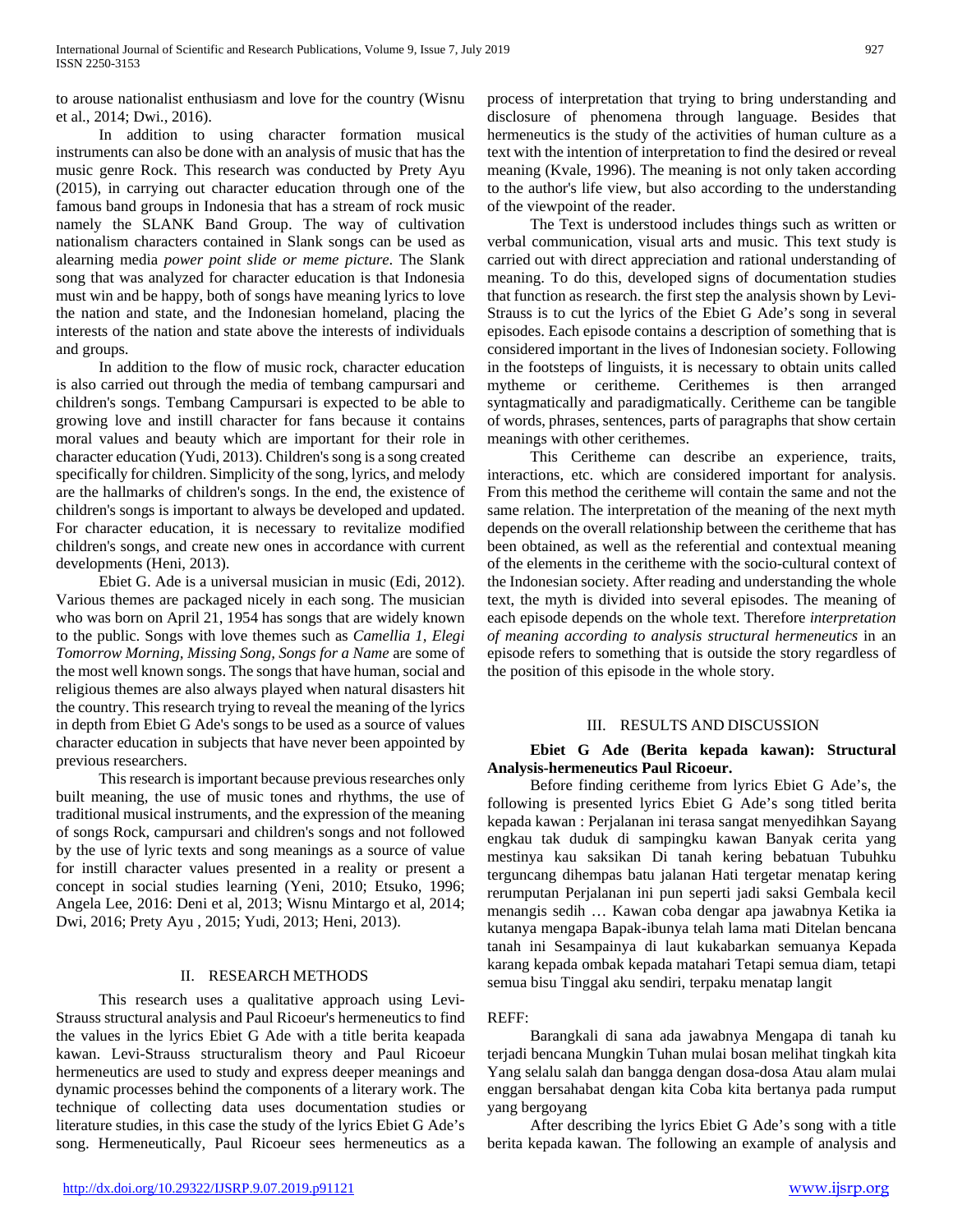the interpretation of Levi-Strauss structuralism and Hermeneutic Paul Ricuoer in the division of cerithemes in one episode as follows:

#### *Episode I (Ebiet life journey)*

 In this episode Ebiet tells of his sad life journey and many obstacles and obstacles. The life journey of every human being is different but in this song Ebiet wants to share the story of his life journey as a child of the nation who witnessed his land begin to dry and many rocks that could block his journey at any time. The country they occupy is Indonesia now starting to face a dry season that dries grass and plants.

 The dryness of the grass as told by Ebiet can also be concluded that the poverty and misery experienced by some people in this country is something that he encountered in his life journey. Ebiet tells of a small shepherd who wept bitterly because of the dry grass that became his animal feed as a result of the lack of fertility of Indonesian soil.

 Ebiet wanted to tell all the stories of his journey to his friend. But the friend was no longer beside him, either because he died or just left temporarily. The meaning of friendship Ebiet wants to appear in this episode. he wants his friends to know for themselves what they are going through. Starting from his sad journey full of twists and turns, to the things he found in his journey, namely his country which began to be hit by drought and poverty.

 In this episode the meaning of a character can only be captured or understood if it is aligned with other figures (Sarmini, 2002). The Ebiet figure as a person who travels can only be understood if it is associated with the figure of Ilham (as Ebiet's friend) and Fuad (as a small herder) whom Ebiet met during his life journey. Ebiet with Ilham (friend) has a strong emotional bond that can be seen from the following song lyrics;

 *Perjalanan ini terasa sangat menyedihkan Sayang engkau tak duduk disampingku kawan Banyak cerita yang mestinya kau saksikan...*



The series of ceritheme in Ebiet's episodes carried out the life journey of the person in question, can be seen in the series as follows;

 From this series, there are known transformations in the ceritheme-ceritheme. In the ceritheme about the trip Ebiet made, it was found to be paired opposition and the elements that united the pair. Ebiet travels life and finds that his journey is sad, but always shares stories with Ilham (his best friend). Ebiet's attitude is in opposition to Ilham, namely his best friend and reunited with the same elements, namely they share stories.

Ebiet's attitude of always sharing stories indicates that Ebiet has a friendly nature, because Ebiet shows a sense of pleasure in socializing, telling stories with other people. Besides that Ebiet also has an attitude of love for the homeland, because he feels sad to see his homeland begin to dry out from the lyrics of "Heart trembling staring at the dry grass".

### *Episode II (Ebiet finds out about the disaster)*

 This episode tells of the time when Ebiet traveled, he met a child who lost his parents because of the disaster in his country, Indonesia. Over the past few years, Indonesia has often faced

disasters, not only in the regions but also national scale disasters that have happened in Indonesia some time ago and caused a lot of damage. Apart from causing damage, the disaster also claimed many lives.

The country of Indonesia is indeed one of the countries that are often hit by natural disasters, because in addition to Indonesia it is on theroute *Ring of Fire*, also because many large rivers pass through dense settlements in certain areas. Geological and climatological natural disasters often occur in Indonesia. Whether it's erupting mountains, earthquakes, tsunamis, floods, tornadoes or tornadoes. This kind of disaster caused a lot of damage and casualties, so Ebiet felt sad for the victims as told by a small child who cried sadly because his parents died as victims of natural disasters that had occurred in Indonesia. The series of ceritheme in episodes Ebiet find out about disasters that occur from the characters discussed, can be seen in the following series (Sarmini, 2002).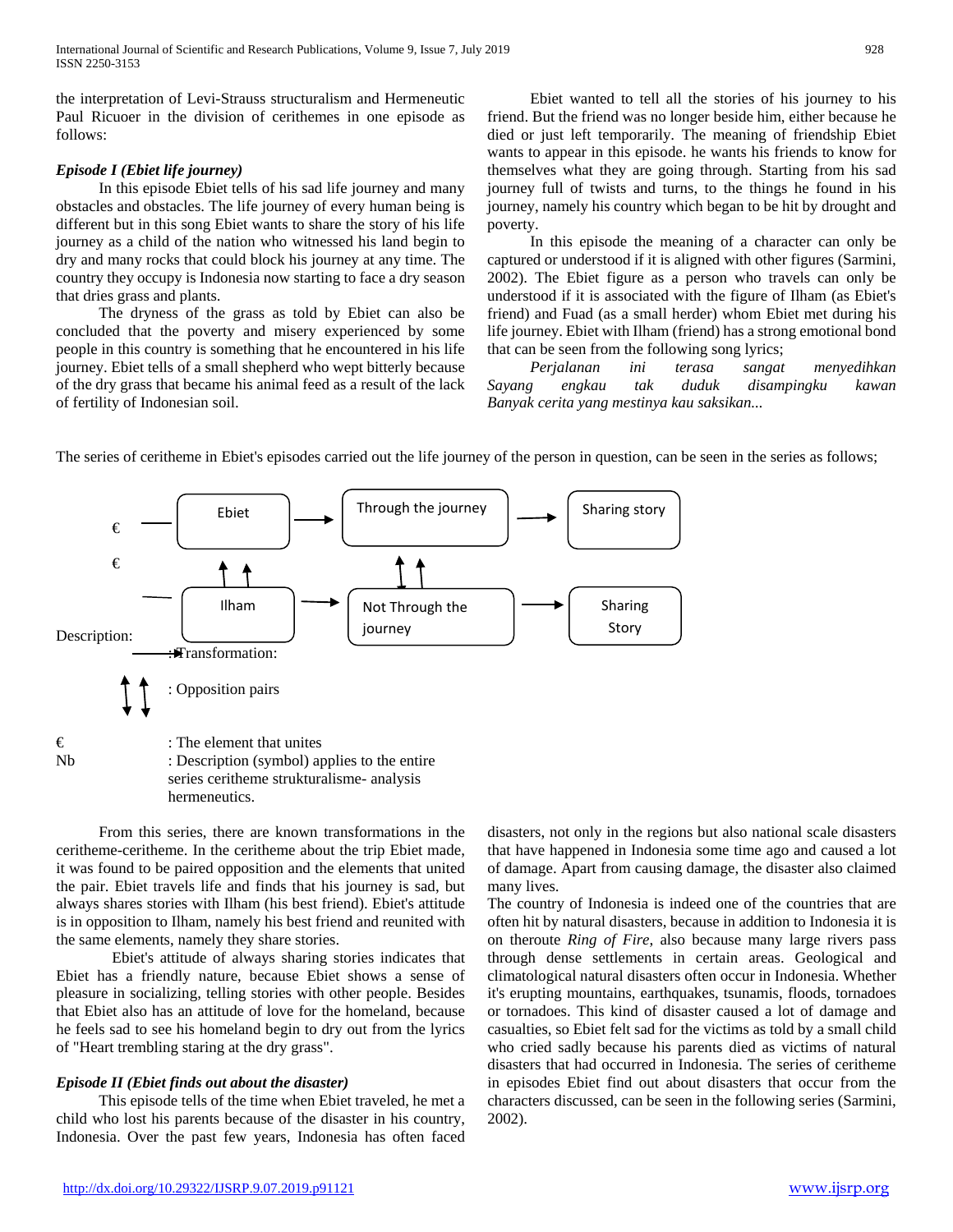

 From this series there are known transformations in the ceritheme-ceritheme. In the ceritheme about Ebiet's life journey and finding out about the disaster that occurred, it was found to be paired opposition and the elements that united the couple. Ebiet and Fuad had the feeling of sadness, but their sadness was different Fuad was sad because his parents died because of the disaster, but Ebiet was sad to see the disaster that occurred in Indonesia and tried to find out why the disaster happened.

 Ebiet's caring attitude about the sadness of others is a social caring attitude. In addition Ebiet also has an attitude of love for the country because he is trying to find out why disasters often occur



in Indonesia. Ebiet is aware that the disaster that occurred is the will of God YME, therefore Ebiet also has a religious nature which is annature obedientin carrying out the teachings of his religion, because religion always teaches to believe in the power of God YME.

 From the existing series of ceritheme, to facilitate the understanding of the lyrics of the Ebiet G Ade song, the structure behind the storytelling can be described. The structure is as follows;

| Table 1 : Structure behind a berita kepada kawan |  |
|--------------------------------------------------|--|
|--------------------------------------------------|--|

| situation                                 | Ebiet's               | <b>Ilham</b>          | Fuad                  |  |
|-------------------------------------------|-----------------------|-----------------------|-----------------------|--|
| <b>Episode</b><br>(Ebiet)<br>$\mathbf{I}$ | Friendly and caring   | Always a<br>good      |                       |  |
| life<br>makes<br>$\mathbf a$              | about the sadness     | listener and willing  |                       |  |
| journey)                                  | of others             | to give advice to his |                       |  |
|                                           |                       | friend                |                       |  |
| Episode II (Ebiet                         | social<br>and<br>care |                       | sadness<br>not<br>can |  |
| finds out about the                       | always<br>had<br>a    |                       | detained because of   |  |
| disaster)                                 | curiosity             |                       | the loss of parents   |  |
| ending                                    | care                  | to care               | Sad                   |  |

 Sequence of this episode show kindness Ebiet who always cares for others affected by the disaster. In the structure, it can be seen that the existence of Ebiet's figure cannot be separated from Ilham as his best friend, because during Ebiet's trip he wanted to always have inspiration beside him to accompany him to travel and find out the story that happened. On his way Ebiet met a small shepherd who was crying sadly at the loss of a parent due to a disaster. Ebiet, has the nature of social care, curiosity, friendship and responsibility, while inspiration as his friend has a social and friendly nature, but there is an opposition opposite Fuad who is shown sad because his parents died of the disaster.

So it can be concluded that the position of Ebiet, Ilham and Fuad figures is based on binary triangles and Levi-Strauss's consonants are as follows. Scheme 1).

| Scheme 1)                                          | Ebiet                               |             |  |  |  |
|----------------------------------------------------|-------------------------------------|-------------|--|--|--|
| Scheme 2)                                          | Ilham                               |             |  |  |  |
| Ilham $(+)$ $(-)$ Fuad                             |                                     | Ebiet $(+)$ |  |  |  |
| $\ldots$ (-) Fuad                                  |                                     |             |  |  |  |
| $(-)$ $(-)$                                        |                                     |             |  |  |  |
| Description: $(+)$ interpreted as meaning positive |                                     |             |  |  |  |
|                                                    | (-) interpreted as meaning negative |             |  |  |  |

 In scheme 2) if seen from the interpretation Ebiet travels to find the cause of the disaster that often occurs in his country. Ebiet and Ilham occupy the structure while Fuad is anti-structure, Fuad can be said to be in the position of Ebiet and Ilham.

#### IV. CONCLUSION

 Lyrics Ebiet G Ade's song with the title berita kepada kawan, can be used as one of the sources of character education because there are 10 character values from 18 character values in the 2013 curriculum. The character values are character values in relation to God; Religious. Character values in relation to yourself; Hard Work, Discipline, Responsibility, Independent; Curiosity. Character values in relation to others; Friendly/ Communicative. Character values in relation to the environment; Care for the Environment, Care for Social.

#### **REFERENCES**

- [1] Angela Lee. (2016). Implementing character education program through music and integrated activities in early *childhood settings in Taiwan*.International Journal of Music Education. Vol 34, 3, 340-351.
- [2] Cheng, R. H. M. (2004). Moral education in Hong Kong: Confucian-parental, Christian-religious and liberal-civic *influences.* Journal of Moral Education, 33(4), 533–551.
- [3] Ching-Yieh Lee, Peter Jen Der Pan, Ching-Jung Liao, Ho-Yuan Chen, Brent G. Walters. (2013). *E-character* education among digital natives: Focusing on character exemplars. Computers & Education Journal. 67, 58–68.